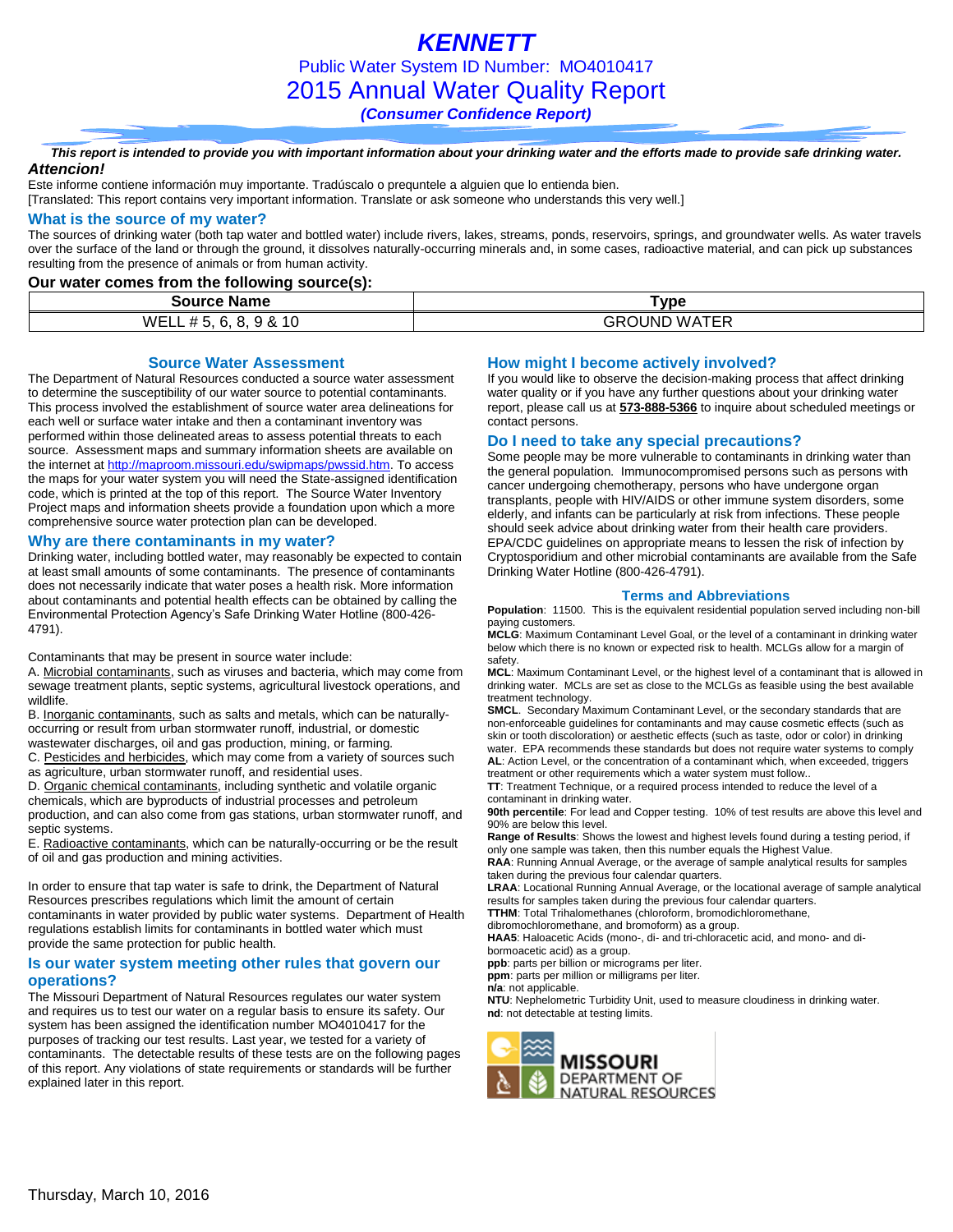# *KENNETT*

Public Water System ID Number: MO4010417

2015 Annual Water Quality Report

*(Consumer Confidence Report)*

# *Contaminants Report*

KENNETT will provide a printed hard copy of the CCR upon request. To request a copy of this report to be mailed, please call us at **573-888-5366***.* The CCR can also be found on the internet at www.dnr.mo.gov/ccr/MO4010417.pdf.

*The state has reduced monitoring requirements for certain contaminants to less often than once per year because the concentrations of these contaminants are not expected to vary significantly from year to year. Records with a sample year more than one year old are still considered representative.*

# *Regulated Contaminants*

| <b>Requlated</b><br><b>Contaminants</b> | <b>Collection</b><br><b>Date</b> | <b>Highest</b><br>Test<br><b>Result</b> | <b>Range of</b><br><b>Sampled</b><br><b>Result(s)</b><br>$(low - high)$ | <b>Unit</b> | <b>MCL</b> | <b>MCLG</b> | <b>Typical Source</b>                                                                          |
|-----------------------------------------|----------------------------------|-----------------------------------------|-------------------------------------------------------------------------|-------------|------------|-------------|------------------------------------------------------------------------------------------------|
| <b>ARSENIC</b>                          | 8/26/2015                        | 44. ا                                   | 1.44                                                                    | ppb         | 10         |             | Erosion of natural deposits                                                                    |
| <b>BARIUM</b>                           | 8/26/2015                        | 0.108                                   | 0.108                                                                   | ppm         |            |             | Discharge of drilling wastes; Discharge from metal refineries;<br>Erosion of natural deposits  |
| CHROMIUM                                | 8/26/2015                        | 2.12                                    | 2.12                                                                    | ppb         | 100        | 100         | Discharge from steel and pulp mills                                                            |
| <b>FLUORIDE</b>                         | 8/26/2015                        | 0.63                                    | 0.63                                                                    | ppm         |            |             | Natural deposits; Water additive which promotes strong teeth                                   |
| NITRATE-<br><b>NITRITE</b>              | 8/26/2015                        | 0.024                                   | 0.024                                                                   | ppm         | 10         | 10          | Runoff from fertilizer use; Leaching from septic tanks, sewage;<br>Erosion of natural deposits |

| <b>Disinfection</b><br><b>Byproducts</b> | <b>Sample Point</b> | <b>Monitoring</b><br><b>Period</b> | <b>Highest</b><br>LRAA | <b>Range of Sampled</b><br><b>Result(s)</b><br>$(low - high)$ | Unit | <b>MCL</b> | <b>MCLG</b> | <b>Typical Source</b>                    |
|------------------------------------------|---------------------|------------------------------------|------------------------|---------------------------------------------------------------|------|------------|-------------|------------------------------------------|
| (HAA5)                                   | DBPDUAL-01          | 2015                               |                        | $0 - 0$                                                       | ppb  | 60         |             | Byproduct of drinking water disinfection |
| (HAA5)                                   | DBPDUAL-04          | 2015                               |                        | $0 - 0$                                                       | ppb  | 60         |             | Byproduct of drinking water disinfection |
| TTHM                                     | DBPDUAL-01          | 2015                               | 35                     | $34.9 - 34.9$                                                 | ppb  | 80         |             | Byproduct of drinking water disinfection |
| TTHM                                     | DBPDUAL-04          | 2015                               | 15                     | $15 - 15$                                                     | ppb  | 80         |             | Byproduct of drinking water disinfection |

| Lead and<br>Copper | <b>Date</b> | 90th Percentile: 90%<br>of your water utility<br>levels were less than | <b>Range of Sampled</b><br><b>Results</b><br>$(low - high)$ | Unit | AL  | <b>Sites</b><br><b>Over AL</b> | <b>Typical Source</b>                   |
|--------------------|-------------|------------------------------------------------------------------------|-------------------------------------------------------------|------|-----|--------------------------------|-----------------------------------------|
| COPPER             | 2013 - 2015 | 0.118                                                                  | $0.0024 - 0.136$                                            | ppm  | l.3 |                                | Corrosion of household plumbina systems |
| LEAD.              | 2013 - 2015 | 1.08                                                                   | 1.01 - 4.93                                                 | ppb  | 15  |                                | Corrosion of household plumbing systems |

| ---<br>.<br>---<br>MICI<br>opiologica | रesult                                           | <b>MCI</b>    | IVI\ | <b>VDI</b><br>ouuce<br>. . |
|---------------------------------------|--------------------------------------------------|---------------|------|----------------------------|
| No<br>Detected P<br>. مہ ب<br>⊀esults | Year of<br>the<br>Calendar<br>were<br>Found<br>. | 2015<br>نزالك |      |                            |

| Unregulated Contaminant Monitoring Rule<br>(UCMR) | <b>Collection</b><br>Date of HV | <b>Highest Value (HV)</b> | <b>Range of Sampled Result(s)</b> | Unit |
|---------------------------------------------------|---------------------------------|---------------------------|-----------------------------------|------|
| CHROMIUM. HEX                                     | 11/12/2013                      | . 4                       | $1.1 - 1.4$                       | UG/L |
| <b>STRONTIUM</b>                                  | 5/29/2013                       | 81.2                      | 74.8 - 81.2                       | UG/L |
| VANADIUM. TOTAL                                   | 12/4/2013                       | .06                       | 0.76 - 1.06                       | UG/L |

# *Violations and Health Effects Information*

| During the 2015 calendar year, we had the below noted violation(s) of drinking water regulations. |         |            |  |  |  |  |  |
|---------------------------------------------------------------------------------------------------|---------|------------|--|--|--|--|--|
| <b>Compliance Period</b>                                                                          | Analvte | <b>vpe</b> |  |  |  |  |  |
| Calendar Year of 2015<br>No<br>Violations Occurred in the                                         |         |            |  |  |  |  |  |

## **Special Lead and Copper Notice:**

If present, elevated levels of lead can cause serious health problems, especially for pregnant women and young children. Lead in drinking water is primarily from materials and components associated with service lines and home plumbing. KENNETT is responsible for providing high quality drinking water, but cannot control the variety of materials used in plumbing components. When your water has been sitting for several hours, you can minimize the potential for lead exposure by flushing your tap for 30 seconds to 2 minutes before using water for drinking or cooking. If you are concerned about lead in your water, you may wish to have your water tested. Information on lead in drinking water, testing methods, and steps you can take to minimize exposure is available from the Safe Drinking Water Hotline (800-426-4791) or at http://water.epa.gov/drink/info/lead/index.cfm

You can also find sample results for all contaminants from both past and present compliance monitoring online at the Missouri DNR Drinking Water Watch website [http://dnr.mo.gov/DWW/indexSearchDNR.jsp.](http://dnr.mo.gov/DWW/indexSearchDNR.jsp) To find Lead and Copper results for your system, type your water system name in the box titled Water System Name and select *Find Water Systems* at the bottom of the page. The new screen will show you the water system name and number, select and click the Water System Number. At the top of the next page, under the *Help* column find, *Other Chemical Results by Analyte*, select and click on it. Scroll down alphabetically to Lead and click the blue Analyte Code (1030). The Lead and Copper locations will be displayed under the heading *Sample Comments*. Scroll to find your location and click on the *Sample No*. for the results. If your house was selected by the water system and you assisted in taking a Lead and Copper sample from your home but cannot find your location in the list, please contact KENNETT for your results.